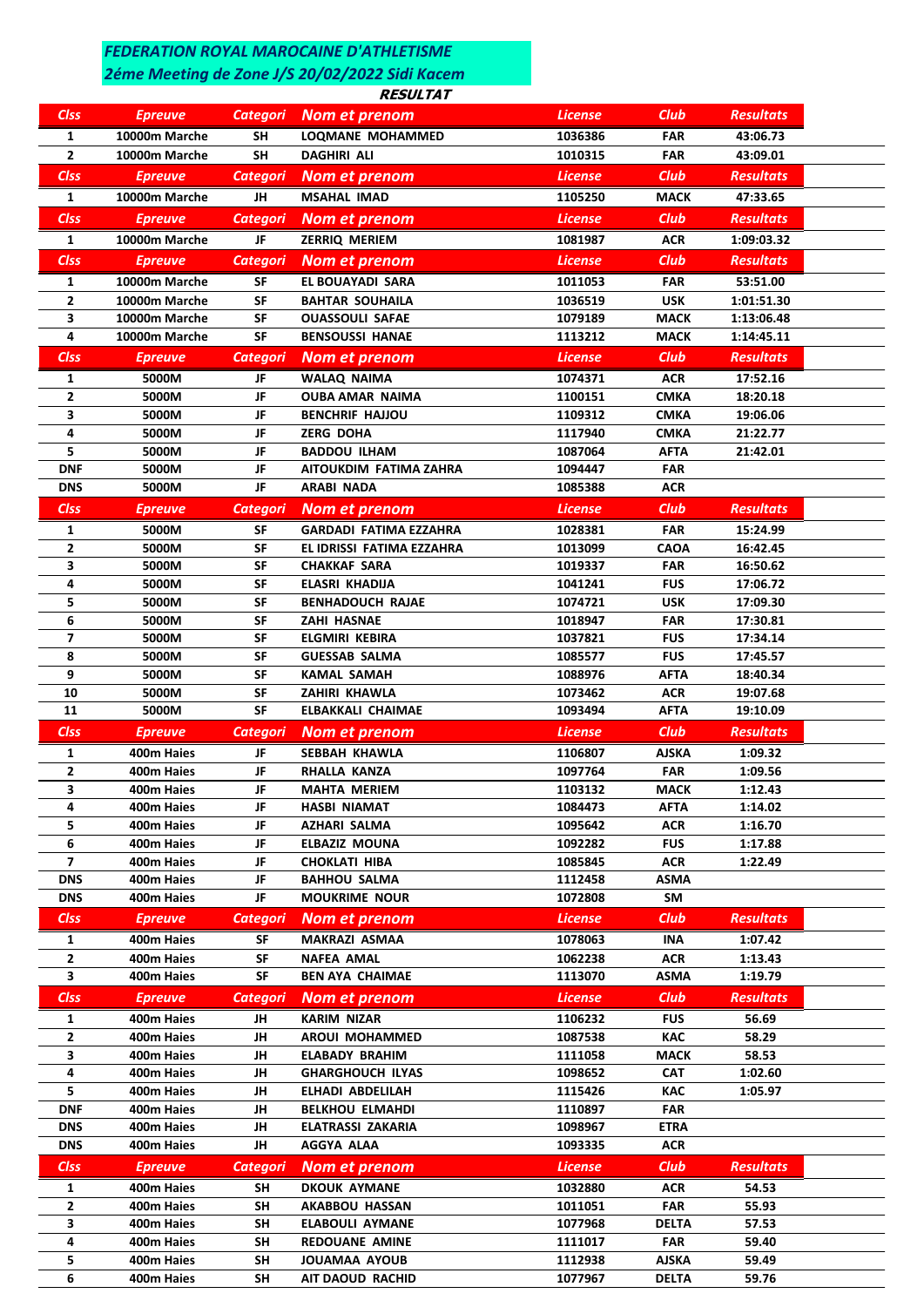|             |                |    | <b>FEDERATION ROYAL MAROCAINE D'ATHLETISME</b> |                      |             |                  |
|-------------|----------------|----|------------------------------------------------|----------------------|-------------|------------------|
|             |                |    | 2éme Meeting de Zone J/S 20/02/2022 Berkane    |                      |             |                  |
| <b>Clss</b> | <b>Epreuve</b> |    | Categori Nom et prenom                         | License <sup>1</sup> | Club        | <b>Resultats</b> |
|             | 10000m Marche  | JF | ELAMRANI SALMA                                 | 1103056              | <b>CBA</b>  | 1:02:57.48       |
|             | 10000m Marche  | JF | <b>BOUHLALI OUMAIMA</b>                        | 1099528              | <b>CRAO</b> | 1:10:19.72       |
|             | 10000m Marche  | JF | ELIDRISSI DOUAE                                | 1103409              | <b>KST</b>  | 1:13:40.17       |